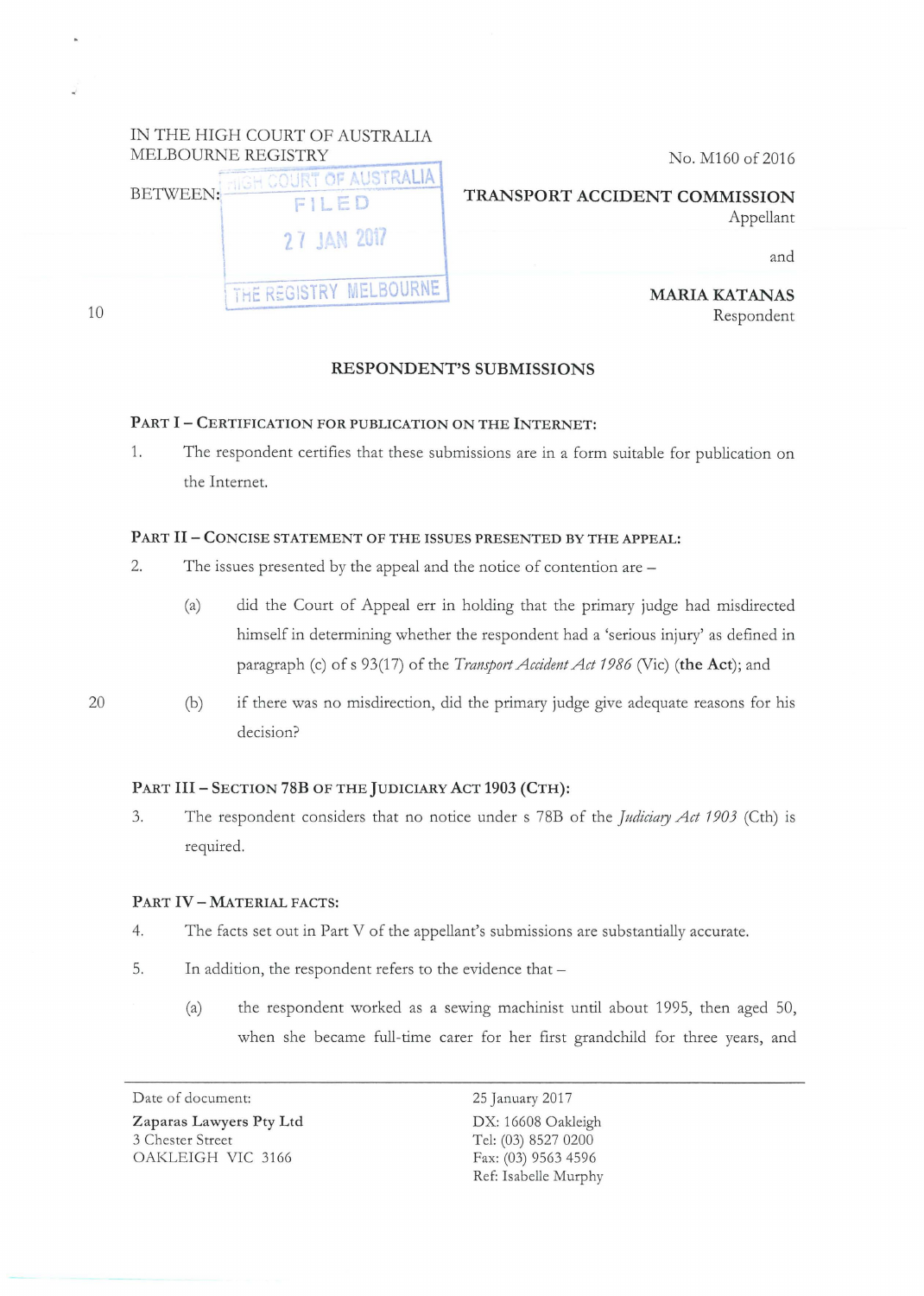thereafter part-time carer for her several grandchildren until the transport accident on 10 July 2010;<sup>1</sup>

- (b) she was limited in her ability to care for her grandchildren after the accident: $2$
- (c) after completing her Bachelor of Arts in 2009 the respondent had planned to complete a Masters degree in Greek history, but after the accident she was not able to return to her studies;<sup>3</sup> and
- (d) at the time of the hearing, the respondent continued to require one and a half tablets of Pristiq per day as well as Ativan twice a day, which were anti-depressant and anxiety medications prescribed by her psychiatrist, A/Prof Mazumdar.<sup>4</sup>

## 10 **PART V- LEGISLATION:**

20

6. The relevant provisions are in Annexure A to the appellant's submissions.

### **PART VI- ARGUMENT:**

- 7. There are significant differences between the submissions of the respondent and of the appellant in relation to the correct understanding of the reasons of the majority of the Court of Appeal. If the respondent's submissions as to the correct understanding of the majority's reasons are accepted, then no point of principle arises for consideration on this appeal.
- 8. The majority of the Court of Appeal were correct to hold<sup>5</sup> that the primary judge was in error in two respects in his formulation of the principles to be engaged in determining whether the respondent's injury was to be characterised as a 'serious injury' for the purposes of s 93 of the Act  $-$ <sup>6</sup>
	- (a) *first*, by setting a range for comparison which related only to the extent of treatment required for a mental disorder; and

<sup>1</sup> Affidavit of the respondent sworn on 8 March 2013 at [3]-[4] **(AB-##).** 

<sup>&</sup>lt;sup>2</sup> Katanas v TAC [2015] VCC 1156 at [84] (AB-##) (Judge O'Neill); affidavit of the respondent sworn on 8 March 2013 at [13] **(AB-##).** 

<sup>3 [2015]</sup> VCC 1156 at [7] **(AB-##)** and [83] **(AB-##);** further affidavit of the respondent sworn on 1 May 2015 at [26] **(AB-##).** 

<sup>4 [2015]</sup> VCC 1156 at [22] **(AB-##);** further affidavit of the respondent sworn on 1 May 2015 at [17]  $(AB-##)$ .

<sup>[2016]</sup> VSCA 140 at [12] **(AB-##)** and [18] **(AB-##)** (Ashley and OsbornJJA).

<sup>6</sup> In the latter part of paragraph [82] **(AB-##)** of the reasons for judgment.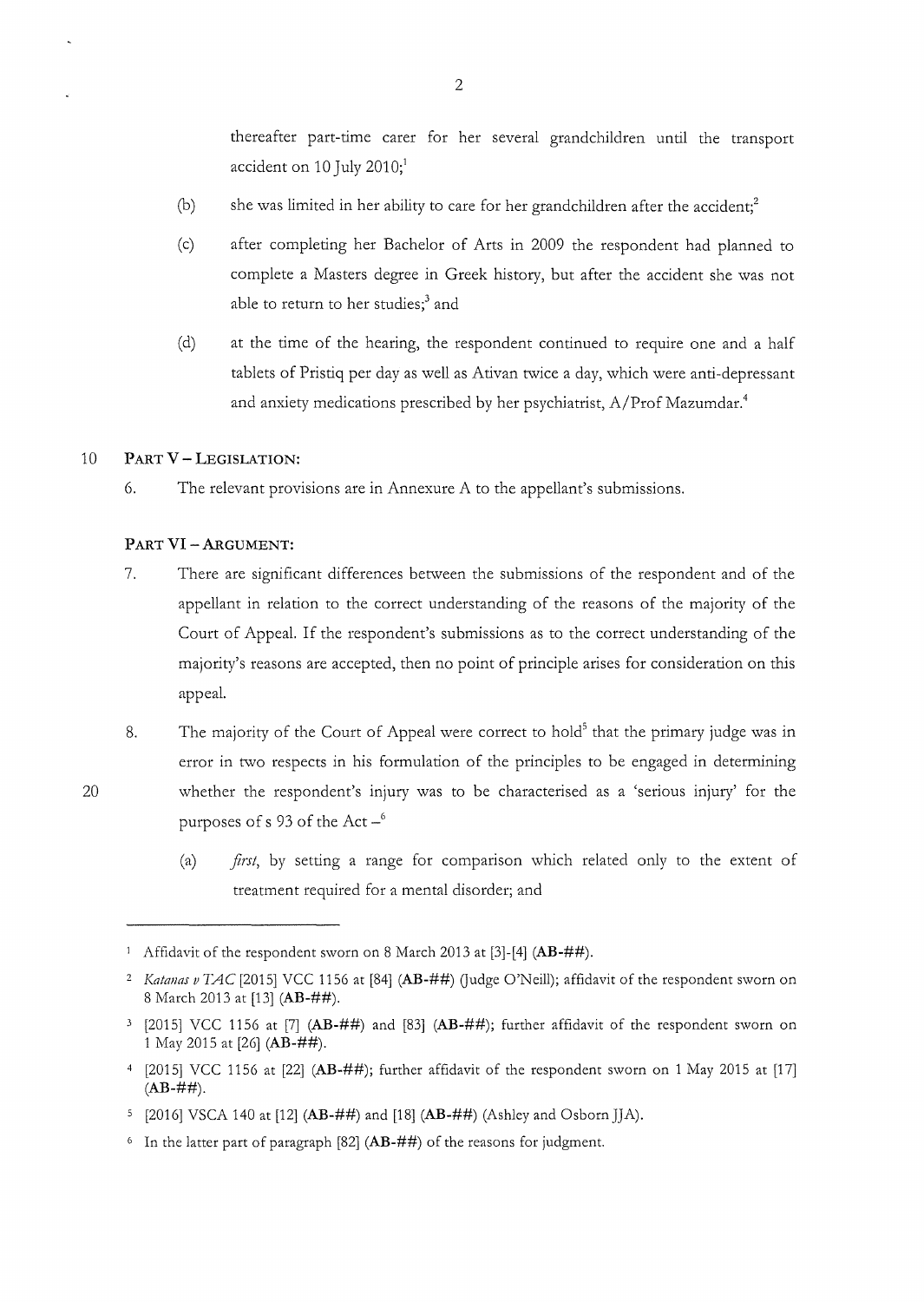- (b) *secondly,* by setting a required benchmark for a mental disorder to qualify as 'severe' as being one at the *'upper echelon'* of a range which spanned from mild anxiety *'1vithout medical intervention'* to psychoses, delusions, and suicide attempts requiring *'extensive treatment and medication'.*
- 9. The respondent sought leave under s 93(4)(d) of the Act to bring proceedings for the recovery of damages in respect of her psychological injury caused by the transport accident. It has been held that the effect of s 93 of the Act is to extinguish contingently the common law cause of action,<sup>7</sup> with the result in this case that, without leave of the Court, the respondent had no cause of action in negligence against the driver of the car who struck her vehicle.
- 10. The County Court could not grant leave to the respondent unless satisfied that her injury was a 'serious injury': s 93(6). The term 'serious injury' is defined by s 93(17), and the respondent relied upon paragraph (c) of the definition, which concerns mental or behavioural disturbances or disorders. The burden on the respondent was to establish a *'severe long-term mental or severe long-tenn behavioural disturbance or disorder.*
- 11. The term 'severe' is not defined in the Act. And what might constitute a severe mental disorder, or how a court is to analyse whether a mental disorder is severe,<sup>8</sup> are not matters dealt with by the provisions of the Act.
- 12. However, it has been accepted for over 25 years since the Full Court's decision in *Humphries v Poljak*<sup>9</sup> that the following guidance is to be applied to the question of characterisation of an injury raised by s 93(4) and (17) of the Act. *First*, the evaluation of an injury focuses on the consequences of the injury. <sup>10</sup>*Secondly,* the consequences must be 'serious' to the particular claimant. <sup>11</sup>*Thirdly,* 'serious' in para (a) of the definition is to be understood as meaning at least 'very considerable', and more than 'significant', or 'marked'.<sup>12</sup> Fourthly, the assessment of whether an injury is to be characterised as a 'serious

- 10 Ibid, at 140.43.
- 11 Ibid,at140.43.
- 12 Ibid, at 140.48.

20

*Wilson v Nattrass* (1995) 21 MVR 41 at 54 and 59; *Swannell v Farmer* [1999] 1 VR 299 at 307 [21]-[25]; *Primary Health Care Ltd v Giakalis* (2013) 38 VR 165 at 177 [50], 178 [53] and 179 [55].

s All members of the Court of Appeal correctly held that it is not only the nature and severity of the disorder itself that must be considered, but also its resulting symptoms, treatment and other consequences: [2016] VSCA 140 at [11]  $(AB - ##)$   $(Ashley and Osborn J]A)$  and [73]  $(AB - ##)$ (Kaye JA).

<sup>&</sup>lt;sup>9</sup> [1992] 2 VR 129.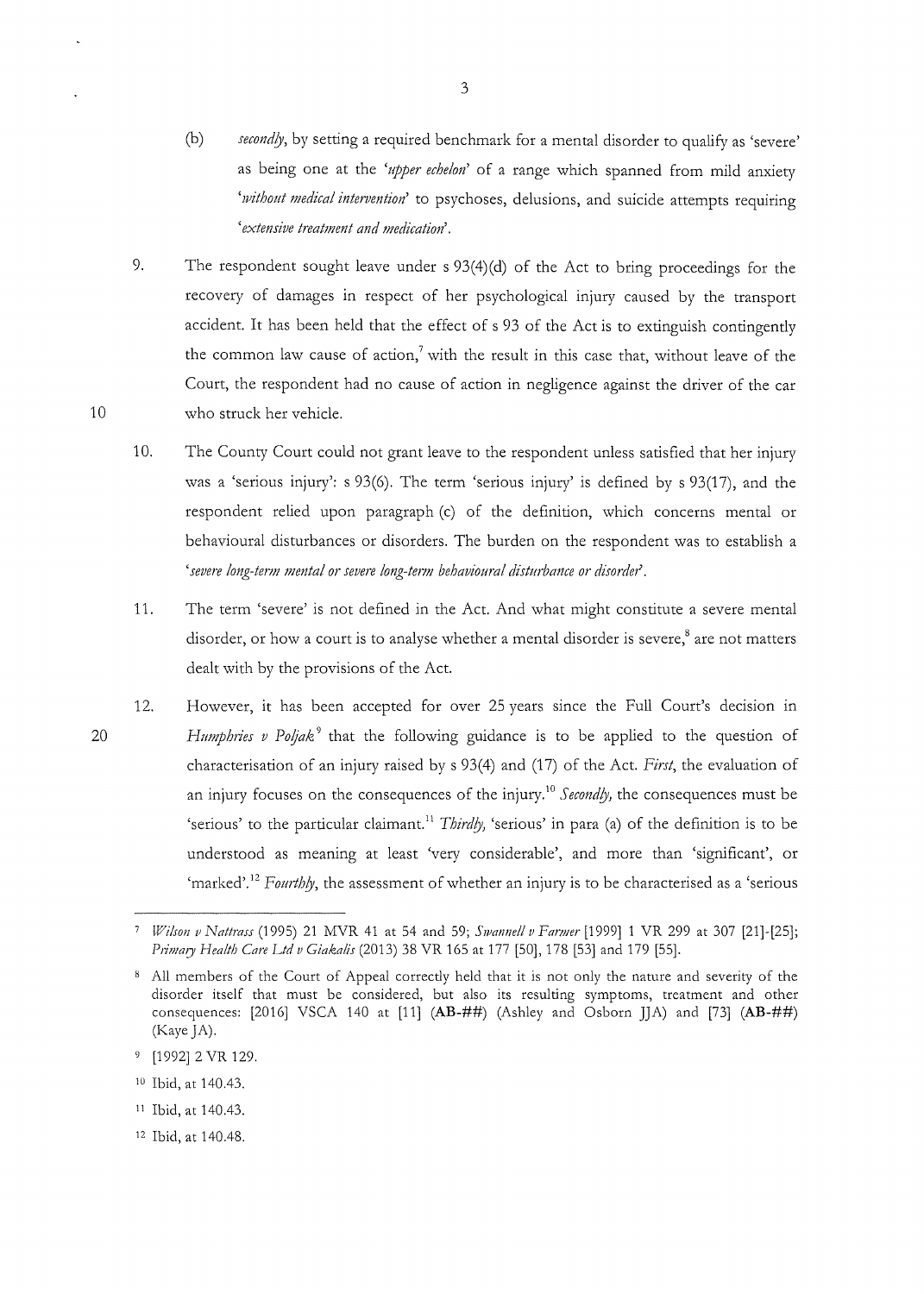injury' is objective to the extent that the consequences of an injury to a claimant are *'judged* 0; *comparison 1vith other cases in the range* of *possible impairmmts or losses'.* <sup>13</sup>*Final!J,*  following the decision of a five member bench of the Court of Appeal in *Mobilio v Bal/iotis,*  'severe' is to be regarded a stronger word than 'serious'. <sup>14</sup>

- 13. The appellant submits to this Court at AS [46]-[47] that the decision of the majority of the Court of Appeal below cannot be reconciled with *Humphries v Poljak*, and at AS [53] submits that the majority decision 'trampled upon and displaced' *Humphries v Poljak*. For the following reasons, the appellant's submissions should be rejected.
- 10 14. *First*, the majority expressly endorsed the approach in *Humphries v Poljak*.<sup>15</sup> There is nothing in the majority's reasons to support the idea that there was any departure from *Humphries v Poljak*. On the contrary, in their reasons at [19] the majority referred to the application of the statutory test, to the making of a value judgment as described by Crockett and Southwell JJ in *Humphries v Poljak*, and referred to the material passage from *Humphries v Poljak<sup>16</sup>* which they had set out at [9] of their reasons.
	- 15. *Secondly*, the appellant's submissions, in particular at AS [44]-[48], rest upon an incorrect characterisation of paragraphs [18]-[20] (AB-##) of the majority's reasons.
	- 16. At [18] the majority focused on the errors exposed by the reasons of the primary judge. The errors were essentially two-fold, namely -
		- (a) positing a 'spectrum' 17 of cases that focused upon the extent of medical treatment; and
		- (b) holding that for any disorder to be 'severe' it must be such that it was at the 'upper echelon' of the treatment range posited by the primary judge.
	- 17. As to the first aspect, the primary judge's approach was not a correct application of the definition of 'serious injury' in s 93(17), having regard to the guidance given in *Humphries v Poljak*. Mental disorders will vary in their nature, and in their consequences. The

<sup>13</sup> Ibid, at 140.47.

<sup>14 [1998] 3</sup> VR 833 at 834.51-835.2 (\Xlinneke P), 846.34-.36 (Brooking JA), 854.19-.22 (Ormiston JA), 858.17-.19 (Phillips JA), and 860.51-861.1 (Charles JA).

<sup>1</sup>s [2016] VSCA 140 at [9], [11], and [19] (AB-##).

<sup>16 [1992] 2</sup> VR 129 at 140.34-.50.

<sup>&</sup>lt;sup>17</sup> '[S]pectrum' was the term used by the primary judge at [2015] VCC 1156 at [82] (AB-##), and had been used by Phillips JA who delivered the reasons of the Court of Appeal in *Banvon Spinners Pry Ltd v Podolak* (2005) 14 VR 622 at 637 [28], 644 [48], and 645 [49].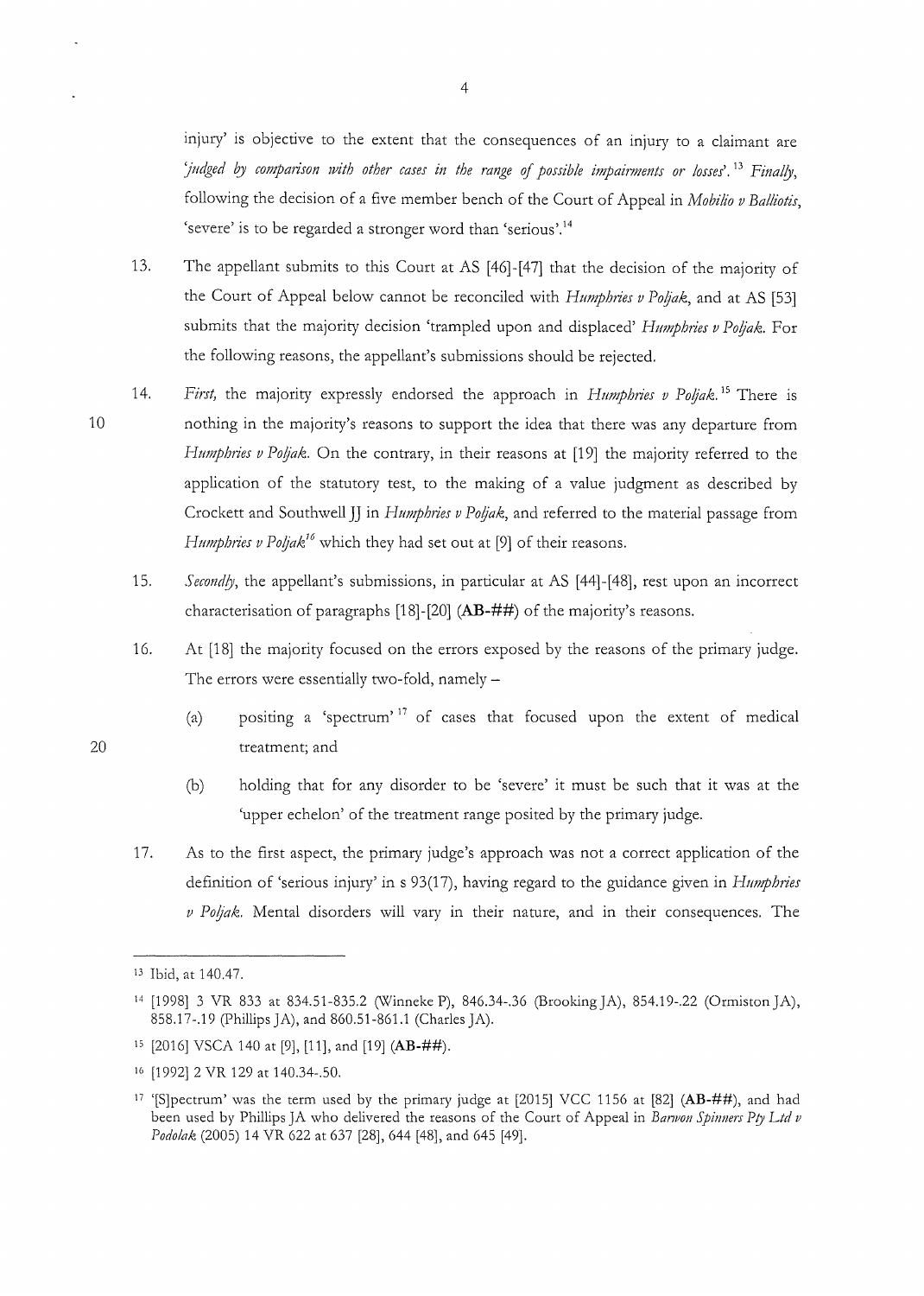question in this case was whether the respondent's mental disorder, considering its nature and the resulting symptoms, treatment, and all of the consequences for the respondent, when judged objectively by comparison with other potential disorders was to be correctly characterised as 'severe'. The primary judge's focus on the extent of medical treatment distorted the enquiry required by the statute. The majority in the Court of Appeal were correct to find error on this basis.

- 18. The second error by the primary judge was to substitute the evaluation required by s 93 of the Act with an evaluation referable to a different criterion, namely that the respondent's disorder had to be at the 'upper echelon' of possible mental disorders. To do so imposed a more stringent requirement not found in the text of the Act. The primary judge erroneously placed a burden on the respondent to show that her injury was so grave as to approach a situation in which she was a psychiatric in-patient suffering from delusions and attempting suicide. Neither the text of s 93 of the Act nor the guidance in *H11mpbries v Po!Jak* supported the primary judge's approach. Indeed, the members of the Court in *Mobilia v Balliotis* refrained from giving guidance as to the meaning of 'severe' beyond saying that it was a stronger term than 'serious'.<sup>18</sup> This aspect of *Mobilia v Balliotis* reflects an approach to statutory construction which focuses on legislative text, and which eschews judicial formulations as a substitute for text.<sup>19</sup> The choice of language in the Act, requiring a 'severe' disorder to be evaluated without reference to any formulae, standards, or criteria, stands in contrast to other legislative regimes requiring the satisfaction of a calculable threshold.<sup>20</sup>
- 19. It is next necessary to refer to the majority's reasons at [19], which may be captured as follows-
	- (a) the extent of treatment of a mental disorder may cast light on whether a disorder is to be characterised as 'severe';

<sup>18 [1998] 3</sup> VR 833 at 834.51-835.2 (Winneke P), 846.34-.36 (Brooking JA), 854.19-.22 (Ormiston JA), 858.17-.19 (Phillips JA), and 860.51-861.1 (Charles JA).

<sup>19</sup> Baini v R (2012) 246 CLR 469 at 476 [14], citing (inter alia) *Brennan v Comcare* (1994) 50 FCR 555 at 572-573 (Gummow J) and *Ogden Industries Pty Ltd v Lucas* (1968) 118 CLR 32 at 39; [1970] AC 113 at 127 (PC).

<sup>&</sup>lt;sup>20</sup> See, for example, *Motor Accidents Compensation Act 1999* (NSW), s 131; *Workers Compensation Act 1987* (NS'W~, s 151 H; *Workers Rehabilitation and Compensation Act 1988* (Tas), s 138AB; *Workers' Compensation*  and Injury Management Act 1981 (WA), s 93K(4)(d); Return to Work Act 2014 (SA), s 72; and *Workers' Compensation and Rehabilitation Act 2003* (Q), s 237 (1) (prior to its replacement by s 6 of the *Workers' Compensation and Rehabilitation and Other Legislation Amendment Act 2015* (Q)). See also *Wrongs Act 1958*  (Vie), ss 28LE, 28LF and 28LB (definition of 'threshold level').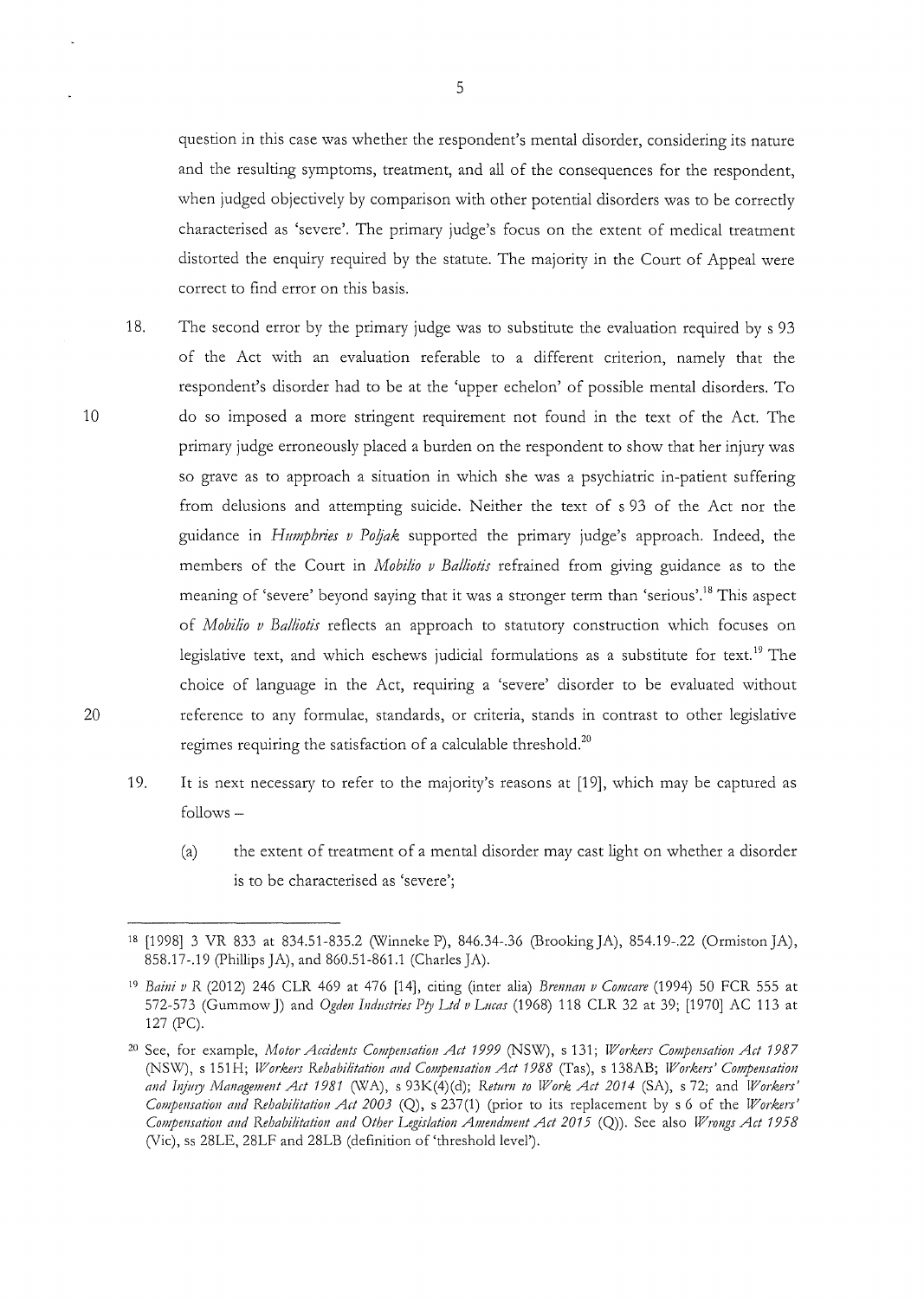- (b) however, the 'spectrum' which the primary judge described, and which the majority held at [18] (AB-##) was a spectrum referable to the extent of medical treatment, was only one aspect of the consequences relevant to the evaluation required by s 93 of the Act;
- (c) a 'spectrum' could be framed for other consequences in a particular case, including flashbacks, nightmares, inhibitions on daily activities, and inhibitions upon a claimant's occupation or further education;
- (d) for each such consequence for which a 'spectrum' could be framed, the spectrum would be an incomplete analysis of the evaluation required by s 93;
- (e) the correct thing to do is to bring to account all relevant circumstances personal to the claimant, and then to apply the statutory test in accordance with the guidance given by Crockett and Southwell JJ in *Humphries v Poljak*.<sup>21</sup>
- 20. Paragraph [19] (AB-##) of the majority's reasons is unexceptionable.
- 21. As to paragraph [20] (AB-##) of the majority's reasons, the majority commence by referring to the 'spectrum' which the judge set up in the present case. The majority referred to submissions made below on behalf of the respondent to this appeal that a psychiatric disorder may have consequences which are severe to a claimant who has not undergone much treatment, and that on the other hand, the fact of treatment may not tell in favour of a disorder being severe, unless the symptoms and consequences called for that level of treatment. The majority considered that these submissions illustrated the limited utility of the 'spectrum'. This is to be understood as the 'spectrum' of the extent of medical treatment set up by the primary judge, to which the majority had referred in the first sentence of paragraph  $[20]$  (AB-##) of their reasons.
- 22. As to the appellant's criticisms of the majority's reasons, the respondent responds to AS  $[46]$ - $[48]$  as follows –
	- (a) In response to AS [46(a)], the idea of assessing against a range is an analytical tool that ensures the objective assessment of applications. Nothing said by the majority below departs from *Humphries v Poljak*, because, as submitted at [19(e)] above, the majority affirmed at [19] that the statutory test was to be applied in accordance with the guidance essayed by Crockett and Southwell JJ in *Humphries v Po!Jak.*

6

30

<sup>21 [1992] 2</sup> VR 129 at 140.34-.50.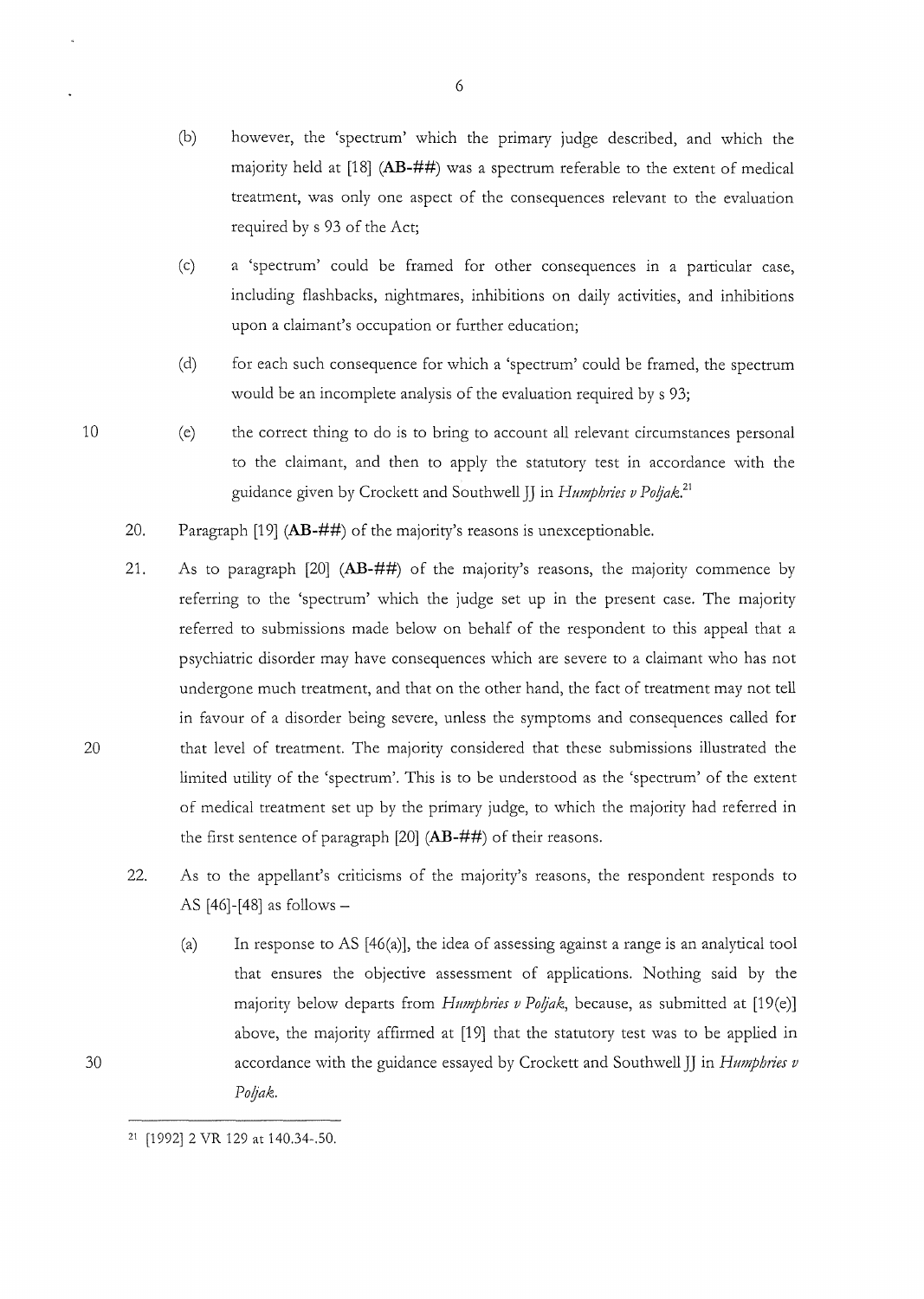- (b) The appellant's submission at AS [46(b)] *is* incorrect. The majority *did* not find that, 'all ways in which the range or spectrum might have been framed would be "incomplete". The submission equates 'spectrum' with 'range'. In their reasons at [18]-[20] the majority did not themselves use the term 'range'. The majority referred at [18]- [20] to the 'spectrum' that had been set up by the primary judge, and at [19] referred to the prospect that other spectra might be set up in relation to other consequences. Because each posited spectrum was concerned only with particular features, each spectrum was incomplete in itself. Nothing in the majority's reasons indicates that a 'spectrum' is to be equated with the 'range' in the sense used by Crockett and Southwell JJ in *Humphries v Poljak,* and the majority's express reference at [19] to the guidance essayed in *Humphries v Pojjak* shows otherwise.
- (c) The appellant's submission at AS [46(c)] does not correctly reflect the majority's reasons. The majority held that once all subjective symptoms and consequences are brought to account, the statutory test is to be applied in accordance with the guidance essayed by Crockett and Southwell JJ in *H11mphries v Poljak.* The application of that guidance includes comparison with other cases in the range.
- (d) In response to AS [46(d)], the majority's reasons at [19] are not to be understood as referring to, 'a new and unexplained concept - "the line". In the final sentence of paragraph [19] the majority are to be understood as referring to the assistance a judge will have from personal experience of cases in which leave is given, and of cases in which leave is refused. This is no more than a reflection of the reference by Crockett and Southwell JJ in *Humphries v Pojjak* to the assistance that will be derived from trends that will emerge from the determination from time to time of a range of applications. <sup>22</sup>
- (e) The appellant's submission at AS [46(e)] is also incorrect. The majority did not say that, *'the range is* of *"limited utility'».* As submitted at [22(b)] above, the majority did not themselves use the term 'range' in this context, and when the majority

7

20

<sup>22 [1992] 2</sup> VR 129 at 140.50-141.3. See also, *Mobilio v Balliotis* [1998] 3 VR 833 at 836.38-.51 (Brooking JA), referring to the reasons for refusing special leave in *Fleming v Hutchinson* (1991) 66 ALJR 211. Cf, *Mo11nt Bmce Mining Pry Ltd v Wrtght Prospecting Pry Ltd* (2015) 256 CLR 104 at 117 [52] and 133 [112]. See also, *Dwyer v Calco Timbers Pty Ltd* (2008) 234 CLR 124 at 131 [15], where reference is made to *Banvo11 Spinners Pry Ltd v Podolak* (2005) 14 VR 622 at 644, and in fn (29) to what was said by Brooking JA in *Mobilio v Balliotis* at 836-837.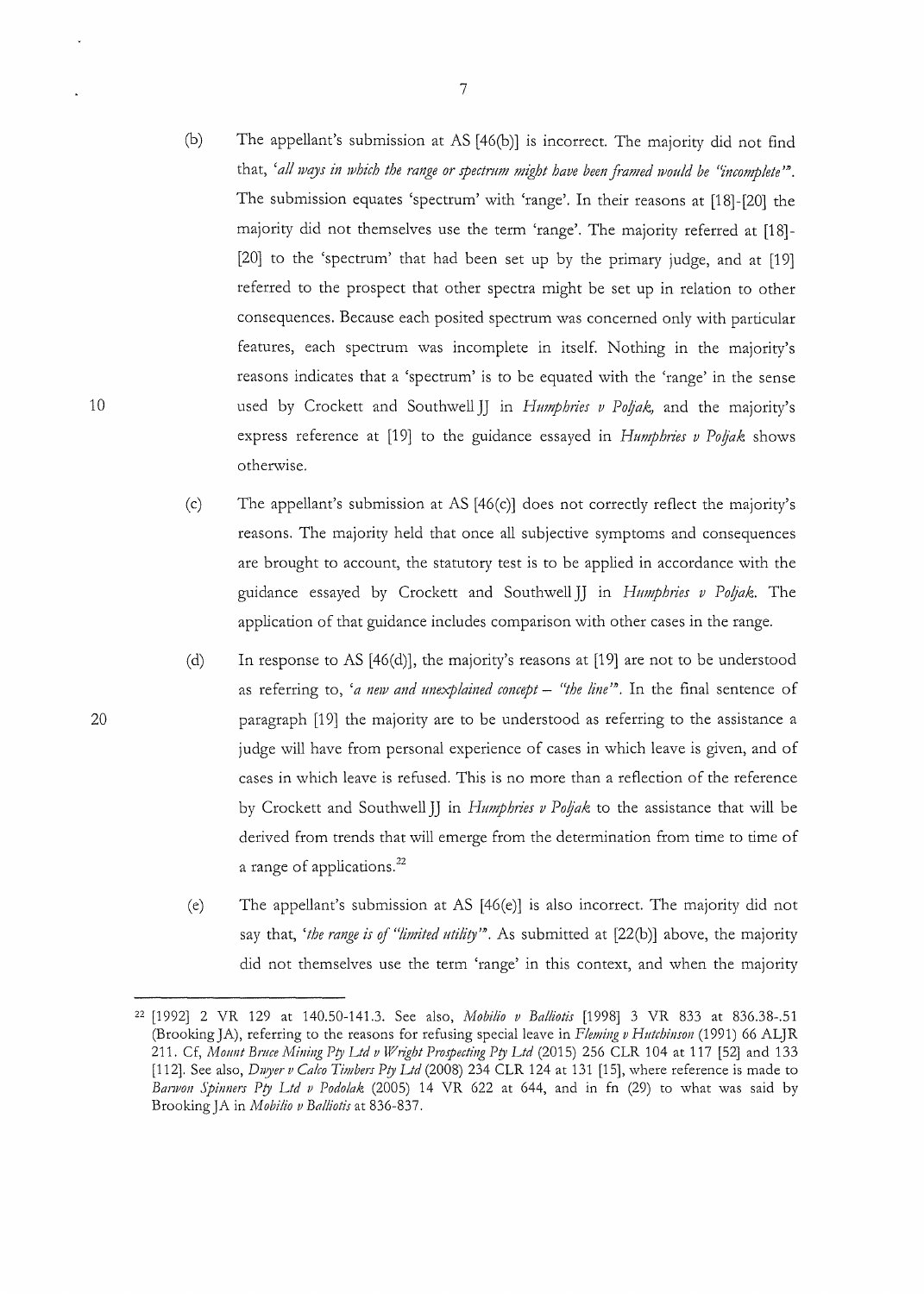said at [20] (AB-##) that the 'spectrum' was of limited utility, they were referring to the 'spectrum' which the primary judge had set up, which concerned only one feature of the respondent's consequences, namely the extent of medical treatment.

- (f) At AS [47] the appellant submits that the majority relegated what in *Humphries* is an important part of "*the question*" to a matter of "*limited utility*". For the reasons set out above, the appellant's submission at AS [47] does not correctly reflect the majority's reasons. Furthermore, the submission at AS [47] equates 'range' with 'spectrum' when the majority used the term 'spectrum' in relation to particular features of a claimant's consequences, and not to the totality of the consequences, which the majority held at  $[19]$  (AB-##) are to be assessed in accordance with the guidance in *Hmnphries v Po!Jak.*
- (g) The appellant's submissions at AS [48] and [53] are infected by the appellant's incorrect characterisation of the majority's reasons at AS [46]-[47], and in consequence should also be rejected.
- 23. Kaye JA (dissenting) disagreed with the majority's characterisation of the test postulated and applied by the primary judge. For the reasons advanced at [16] to [18] above, the majority's decision was correct. With respect, Kaye JA's analysis<sup>23</sup> did not engage with the second aspect of the submission made – and recorded by his Honour<sup>24</sup> – that the error also lay in requiring that the respondent's mental disorder be in the upper echelon of the treatment range formulated by the primary judge.
- 24. Having set an erroneous test, the primary judge then went on to apply that test, which is shown by-
	- (a) the primary judge's statement in para  $[86]$  ( $\bf{AB}$ -##) that the respondent did not meet 'the requisite statutory test' - which meant the requirements as he saw them in para [82] (AB-##); and
	- (b) the final dot point in para [85] (AB-##) where the primary judge took up the 'extent of treatment' analysis by judging the severity of the respondent's disorder against the absence of in-patient treatment ,and applied the 'upper echelon' test noting the absence of 'the more extreme symptoms of psychological trauma described above'.

10

<sup>&</sup>lt;sup>23</sup> [2016] VSCA 140 at [75]-[82] (AB-##) (Kaye JA).

<sup>&</sup>lt;sup>24</sup> [2016] VSCA 140 at  $[64(a)]$  (AB-##) (Kaye JA).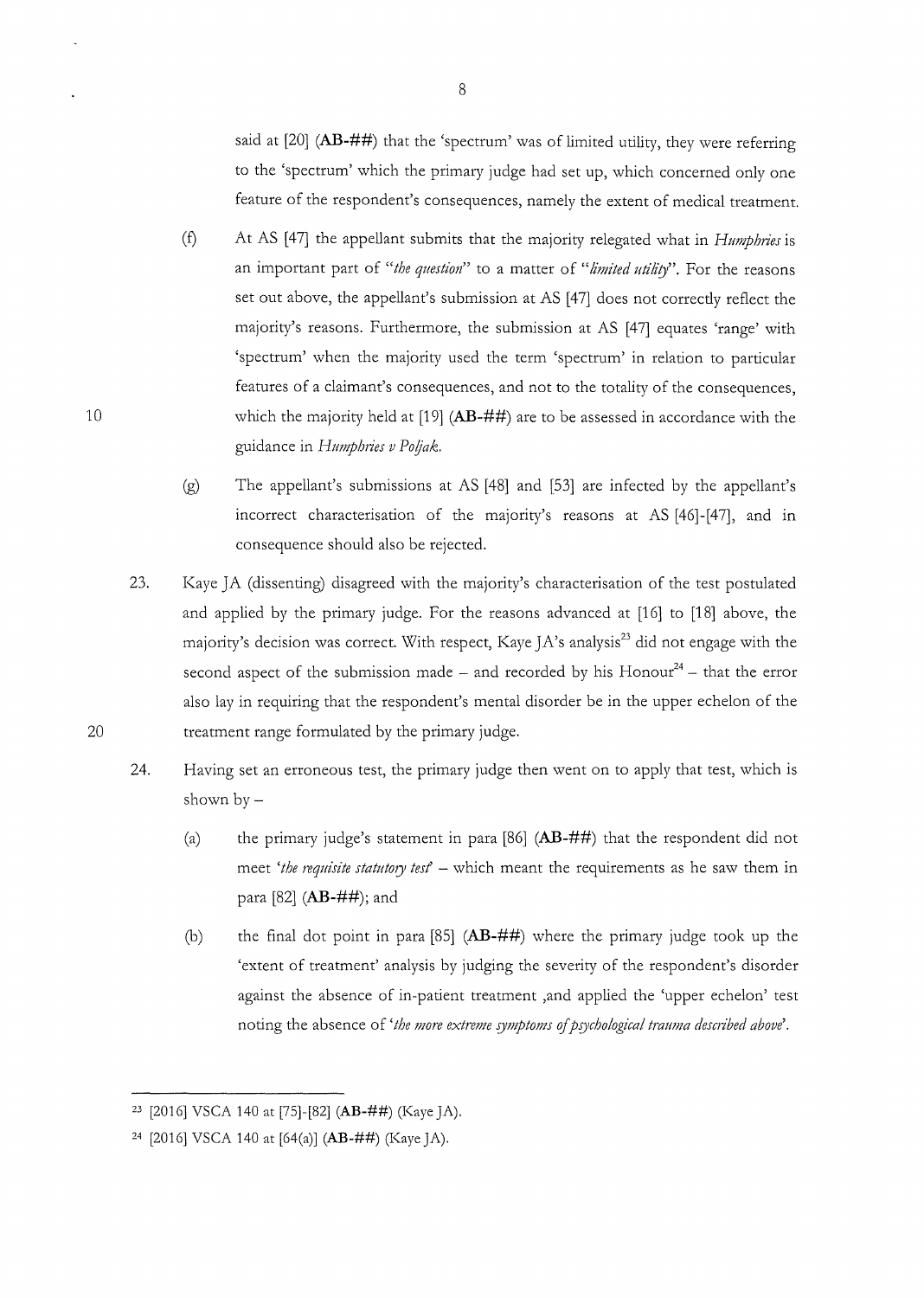25. The above remarks were manifestations of the erroneous principle referred to by his Honour in the latter part of para [82] **(AB-##)**. The majority correctly so held.<sup>25</sup> Because the primary judge wrongly held that a person affected must be at the very top end of the range, the primary judge made an error of principle, and the Court of Appeal was correct to set aside the decision and to remit the matter for rehearing.

#### **PART VII-NOTICE OF CONTENTION:**

- 26. By her notice of contention, the respondent contends that the Court of Appeal erred in rejecting her ground of appeal that the primary judge failed to give adequate reasons for his decision.<sup>26</sup> The contention is material only if the Court accepts the appellant's case that the Court of Appeal erred in holding that the primary judge misdirected himself.
- 27. The primary judge's reasons were inadequate in two respects: *first,* in dealing with the credibility of the respondent; and *secondly,* in the analysis of the medical evidence.
- 28. The primary judge at para [86] **(AB-##)** gave only a bare and conclusory statement of the result. There was no sufficient explanation as to how the primary judge arrived at that result. In this case, which had the consequence that any common law claim by the respondent was foreclosed, adequate reasons required an evaluation of the facts, with an explanation as to why those facts support the judgment made.<sup>27</sup> In substance, the dismissal of the application was finally determinative of the respondent's rights  $-$  it was the end of the road for the respondent.<sup>28</sup>
- 20 29. The relevant principles to be applied to this case are those essayed by Nettle JA in *Hunter v Transport Accident Commission*<sup>29</sup> which concerned an application for leave under s 93 of the Act-

<sup>&</sup>lt;sup>25</sup> [2016] VSCA 140 at [22]-[25] **(AB-##)** (Ashley and Osborn JJA).

<sup>26 [2016]</sup> VSCA 140 at [1 01 ]-[1 03] **(AB-##)** (Kaye JA, Ashley and Os born ]]A agreeing at [1] **(AB-##)).** 

<sup>27</sup> Cf, the observation in *Duyer v Calco Timbers Pry Ltd* (2008) 234 CLR 124 at 130 [9] in relation to similar provisions of the *Accident Compmsation Act* 1985 (Vie) that the "real fight" takes place at the stage of the leave application. Note, for completeness, that s 134AE (since repealed) of the *Accident Compensation Act*  referred to in *Du;yer* at [9] has no corresponding provision in the *Transport Accidmt Act* 1986 (Vie).

<sup>&</sup>lt;sup>28</sup> Hunter v Transport Accident Commission (2005) 43 MVR 130 at 137 [22] (Nettle JA, Batt and Vincent JJA agreeing).

<sup>&</sup>lt;sup>29</sup> (2005) 43 MVR 130 at 136-137 [21] (Nettle JA, Batt and Vincent JJA agreeing), cited with approval in *Police Federation* of *A11stralia v Nixon* (2011) 198 FCR 267 at 284 [67] (Lander, Gilmour and Gordon JJ). Cf *Kovan Engineering (A11St) Pry Ltd v Gold Peg International Pry Ltd* (2006) 234 ALR 241 at 248-249 [44]- [45] (Heerey and Weinberg JJ, Allsop J agreeing). See also Soulemezis v Dudley (Holdings) Pty Ltd (1987) 10 NSWLR 247 at 257D-258E (Kirby P) and 280D-281D (McHugh ]A); cf at 273E-G (Mahoney JA). See further *Wainoh11 v Ne1v So 11th Wales* (2011) 243 CLR 181 at 213-215 [54]-[58] (French CJ and Kiefel J).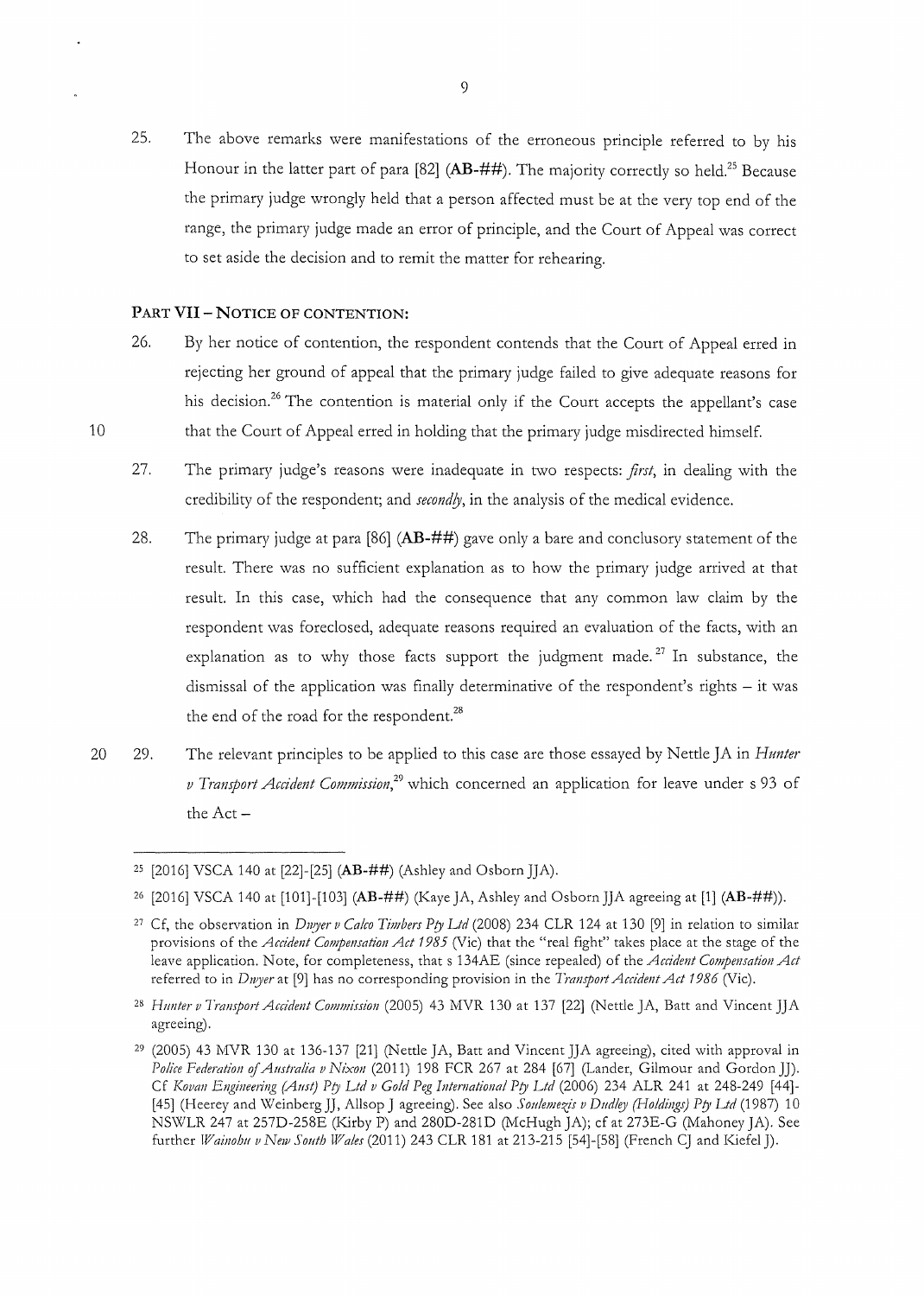... while the extent of the reasons will depend upon the circumstances of the case, the reasons should deal with the substantial points which have been raised; include findings on material questions of fact; refer to the evidence or other material upon which those finding are based; and provide an intelligible explanation of the process of reasoning that has led the judge from the evidence to the findings and from the findings to the ultimate conclusion .... If a party has relied on evidence or material which the judge has rejected, the judge should refer to that evidence or material and, in giving reasons which deal with the substantial points that have been raised, explain why that evidence or material has been rejected. There may be exceptions ..... (footnote omitted)

30. In assessing the credibility of the respondent, the primary judge said he held *'reservations about the extent to which [her] psychological symptoms have impacted upon her life'.* His Honour left this credit finding insufficiently explained.<sup>30</sup> The reasons do not go on to record how the credibility finding affected his Honour's analysis of severity. In paras [83] to [84] (AB-##) his Honour accepted certain symptoms suffered by the respondent, and the impact they had upon her life. But immediately thereafter in para [85] (AB-##) his Honour said -

> However, as earlier stated, I have some reservations about Mrs Katanas' description of her symptoms and the effect upon her of the diagnosed psychological condition. I do not accept her condition is as extreme as she would have it.

- 31. That statement was cryptic and did not reveal whether, and if so how, those reservations undermined the accepted consequences referred to in paras [83] to [84]  $(AB-##)$ .<sup>31</sup> Did it mean some of those consequences were not in fact accepted? Did it mean that those consequences were accepted but were of lesser impact, and if so to what degree? To what level of extremity did the primary judge actually accept the respondent's condition?
- 32. If, as the appellant would contend,<sup>32</sup> the credibility finding was critical to the rejection of the respondent's application, then the impact of a critical finding on the analysis of the respondent's consequences was left insufficiently explained. There was no path of reasoning exposed from a critical finding to the ultimate result.
- 33. His Honour's statement of capacities retained by the respondent in para [85] (AB-##) does not provide the path of reasoning. First, the extent to which a person has retained

10

20

30

<sup>3°</sup> A credit finding with similar characteristics was considered in *Transport Accident Commission v Campbe/1*  [2015] VSCA 7 at [89]-[91] (Santamaria JA, Neave JA agreeing) and [109]-[111] (Ginnane AJA).

<sup>3</sup>1 Further, in para [84] (AB-##) his Honour accepted that *'to some extmf* the respondent had difficulty sleeping and caring for her grandchildren, which was a vague finding even absent the unexplained impact of his Honour's *'reservations'.* 

<sup>32</sup> See AS at [33].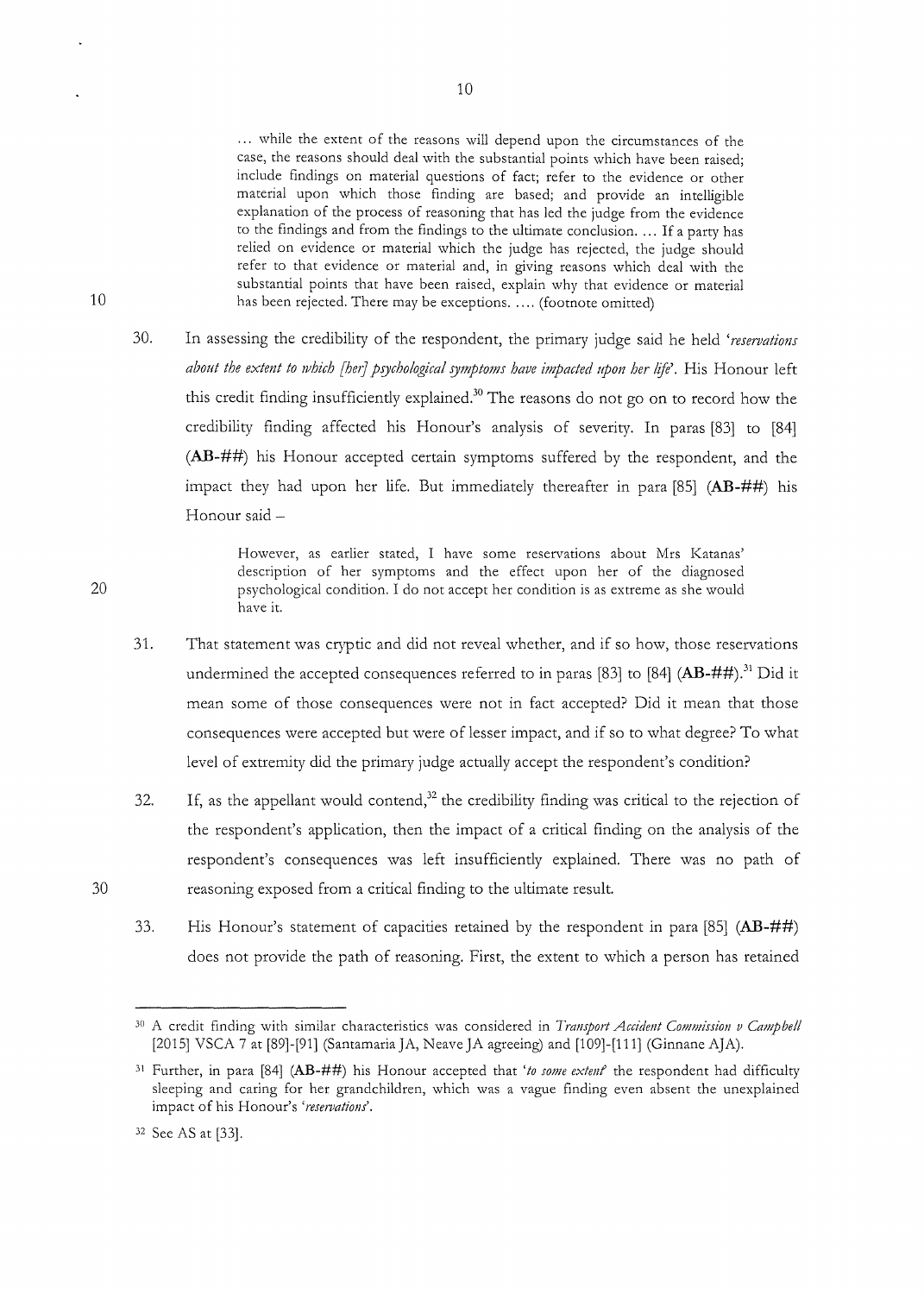capacities is only relevant insofar as it *confirms* the absence of serious consequences. 33 Secondly, a listing of the activities the respondent was still able to perform did not explain why an older woman, suffering from PTSD and a major depressive disorder or an adjustment disorder, who required daily anti-depressant medication, ongoing sessions with her psychiatrist and psychologist, and had lost the ability to pursue tertiary studies (her main vocational activity having not worked for some years) did not have sufficient consequences to amount to serious injury.

- 34. The statement of conclusion in para [86] (AB-##) was an *ipse dixit.* The primary judge did not explain what the severity of the consequences were for the respondent, and thus failed to explain why the respondent failed to meet the statutory test. There was no intelligible explanation of how the findings led to the ultimate conclusion. As such, the reasons were inadequate and the primary judgment should also have been set aside on that ground.
- 35. Furthermore, the primary judge's reasons did not adequately deal with the expert opinion evidence of medical practitioners led by the respondent. The primary judge found that the respondent suffered from Post-Traumatic Stress Disorder and a major depressive disorder or adjustment disorder.<sup>34</sup> His Honour accepted the opinions of Dr Chan, Dr Alvarenga and A/Prof Mazumdar as to the diagnosis of the respondent's condition. His Honour noted that their reports 'refer to a range of psychological symptoms of which the *[respondent] complained'.* However, his Honour did not state whether he accepted or rejected the views of those treating practitioners as to the severity of the respondent's condition, and its impact upon her. He had earlier said he had *'some reservations about the opinion* of *DrAlvarenga'* but did not explain what that meant for the strength of the opinions of Dr Alvarenga on matters other than diagnosis.

20

<sup>&</sup>lt;sup>33</sup> See *Dwyer v Calco Timbers Pty Ltd (No 2)* [2008] VSCA 260 at [27] (Ashley JA, Nettle and Dodds-Streeton JJA agreeing) in the context of s 134AB of the *Accident Compemation Act.* 

The primary judge's description of a 'balancing' exercise in [86] did not accurately reflect the relevance of the extent of the respondent's ability to maintain her limited involvement in certain recreational and domestic activities. Section 93(17) does not require a balancing of what is lost by way of impairment and what is retained.

<sup>34</sup> [2015] VCC 1156 at [79] (AB-##).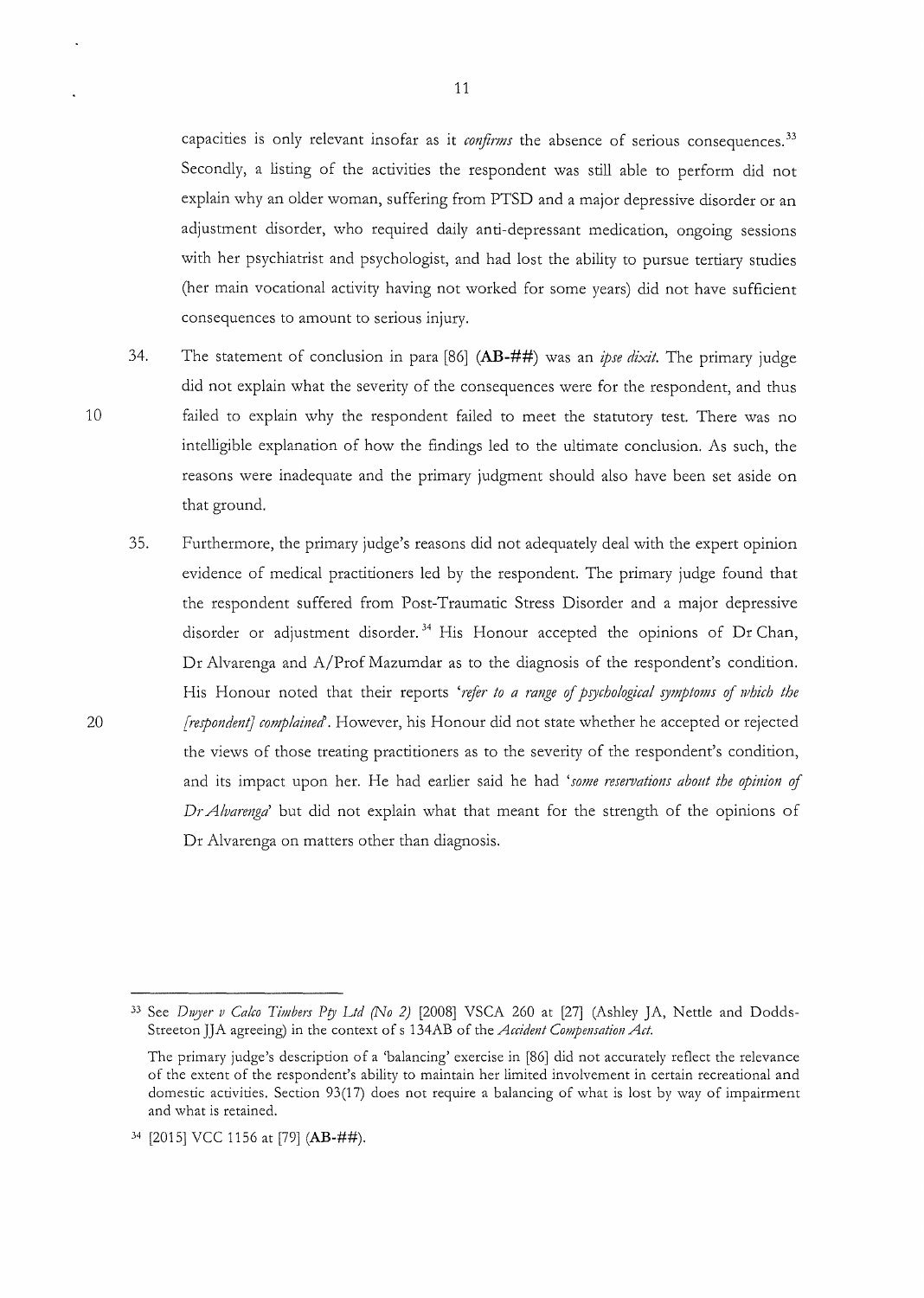36. In particular, his Honour did not make any findings as to Dr Alvarenga's opinion that the respondent suffered from-

> ... moderate to severe depression and anxiety... as well as sensory difficulties which have contributed to the development of new fears, increased her mental anguish and diminished her quality of life.

37. Dr Alvarenga also opined that the respondent had a *'gross!J altered sense* of *se!f efficary, socialisation, capacity for recreational pursuits and quality of life'* (AB-##).

38. *His* Honour did not make any other findings as to the opinions of Dr Chan and A/Prof Mazumdar, which his Honour had summarised at paras [48]-[53] and [62]-[64]. A/Prof Mazumdar opined that the respondent's prognosis was guarded, inter alia, because her condition was becoming resistant to treatment **(AB-##).** Dr Chan did not anticipate improvement in the respondent's condition given the chronicity and worsening of her symptoms **(AB-##).** 

- 39. Moreover, the primary judge did not make any findings as to the opinions of Dr D'Abbs, treating clinical psychologist, 35 including her opinion that the respondent had severe levels of depression, extremely severe levels of anxiety and moderate stress levels **(AB-##).** There was also no finding as to the acceptance or rejection of the reports of Dr Kornan, medico-legal psychiatrist, including his most recent opinion that the respondent had *'developed a very significant, ongoing p{Jchiatric ill health condition* of *chronic, moderately severe intensity*' which had a poor prognosis (AB-##).
- 40. The primary judge was required to state which parts of the lay evidence and opinion evidence he accepted, and which parts he rejected. His Honour did not do so. The reasons were also inadequate in that respect.

#### **PART VIII- ORAL ARGUMENT:**

41. The respondent estimates that she will require about 90 minutes for the presentation of oral argument.

20

<sup>35</sup> See [2015] VCC 1156 at [26]-[28] and [65], summarising the opinions ofDr D'Abbs **(AB-##).**